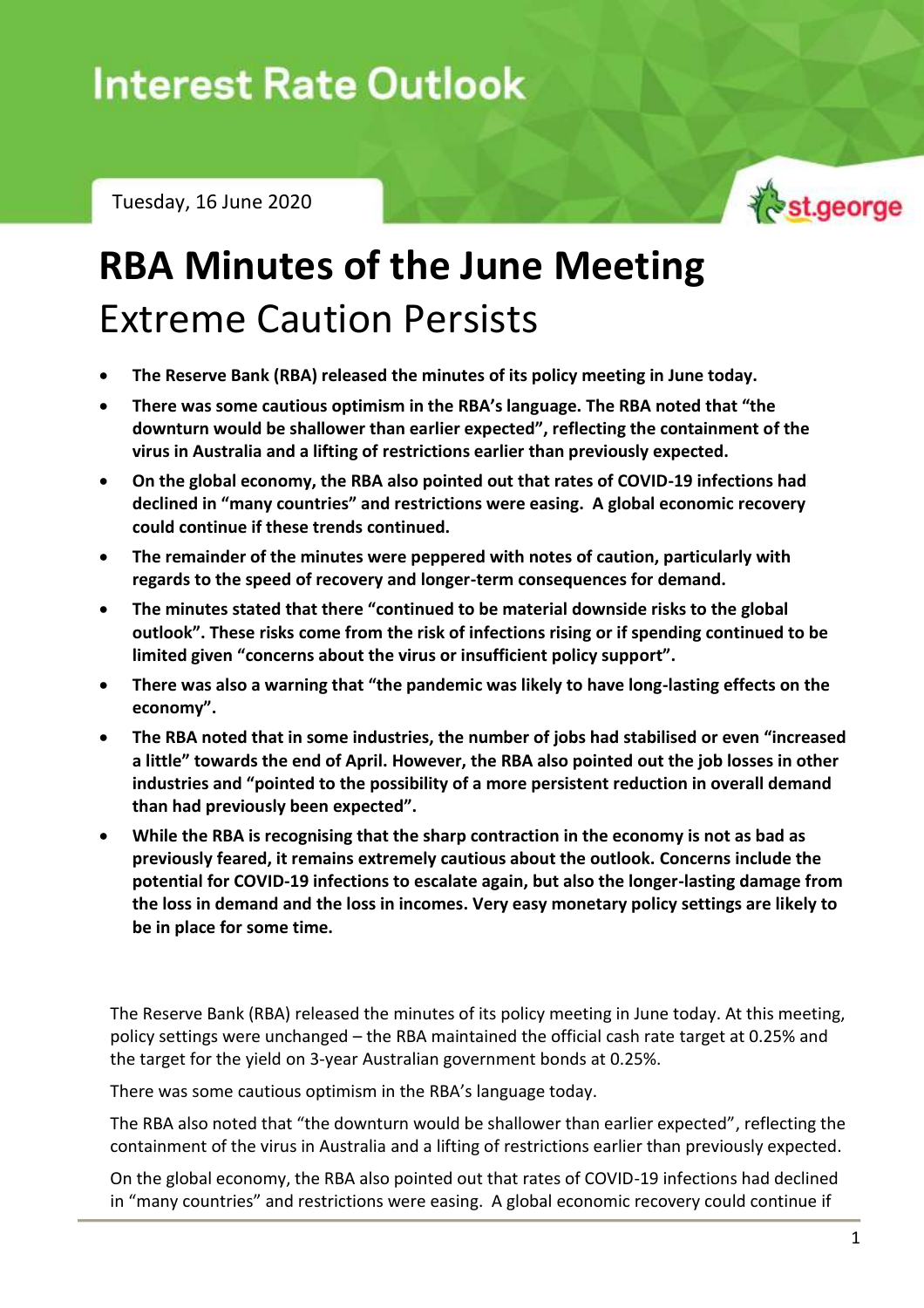these trends continued.

However, the minutes stated that there "continued to be material downside risks to the global outlook". These risks come from the risk of infections rising or if spending continued to be limited given "concerns about the virus or insufficient policy support".

The remainder of the minutes were peppered with notes of caution, particularly with regards to the speed of recovery and longer-term consequences for demand.

The Australian economy was still "experiencing the biggest economic contraction since the 1930s." There was also a warning that "the pandemic was likely to have long-lasting effects on the economy".

On the labour market, the RBA referenced the slowdown in job losses towards the end of April, and that in some industries, the number of jobs had stabilised or even "increased a little". However, the RBA also pointed out the job losses in other industries and "pointed to the possibility of a more persistent reduction in overall demand than had previously been expected".

Commentary on China provided an interesting case study on how other economies would recover from lockdown measures. The RBA noted that industrial production and measures of traffic congestion had reached levels prior to the outbreak. However, consumer spending and indicators of public transport "remained weak". Board members note that it was unclear whether the weakness reflected "ongoing concerns about the virus, a loss of income during the lockdown or more enduring behavioural changes".

These longer-run challenges will likely weigh heavily on the minds of policymakers.

This caution was evident in the considerations for monetary policy. The Board felt that the monetary policy measures implemented were "working broadly as expected". The RBA added that "it was likely that this fiscal and monetary support would be required for some time" and that its "accommodative approach would be maintained as long as required". The RBA also said it "was prepared to scale up" bond purchases again, but this comment looks to be a commitment to the existing target for the government bond yield and maintaining smooth market functioning.

While the RBA is recognising that the sharp contraction in the economy is not as bad as previously feared, it remains extremely cautious about the outlook. Concerns include the potential for COVID-19 infections to escalate again, but also some of the longer-lasting damage from the loss in demand and the loss in incomes. Very easy monetary policy settings are likely to be in place for some time.

> **Janu Chan, Senior Economist** Ph: 02-8253-0898